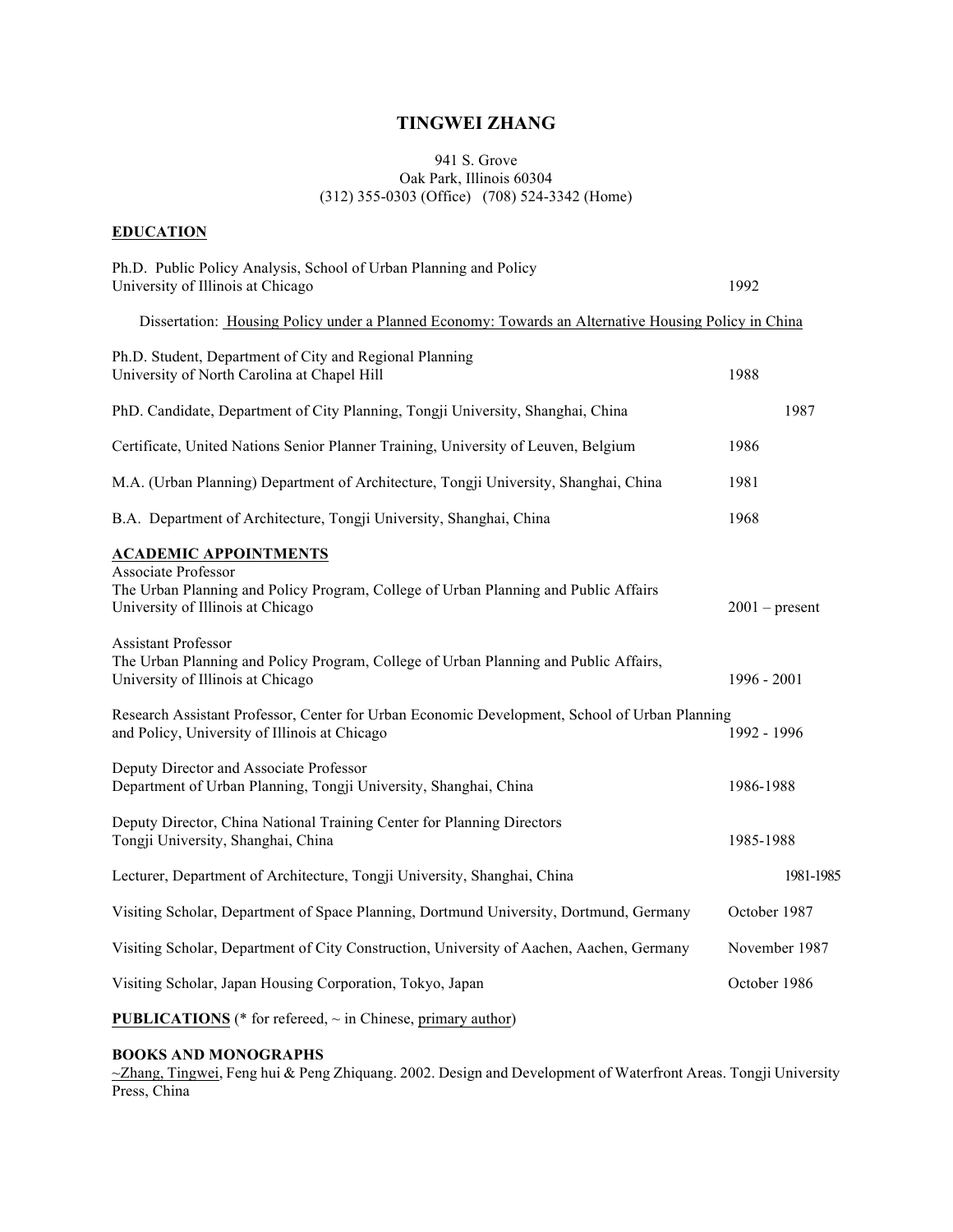Zhang, Tingwei (co-author), David Ranney and Pat Wright. 1997. *Citizen, Local Government and the Development of Chicago's Near South Side* , Geneva, Switzerland**:** United Nations Research Institute for Social Development (UNRISD**)**

~Zhang, Tingwei.(co-author) and Ran Yishan.1993. *Principles of City Construction and City Planning.* Tianjin Sciences and Technology Press, Tianjin, China

~Zhang, Tingwei (ed.) and Tao Songling.1990. *City Planning in World's Main Cities.* Tongji University Press, Shanghai, China

~Zhang, Tingwei, (co-author) and Tao Songling. 1986. *Urban Planning for Small Towns.* China Construction Industry Press, Beijing, China

### **REFERRED ARTICLES:** (\* Refereed, ~ in Chinese)

#### *Published in Journals*

 $\sim$ \*Zhang, T. 2006. Planning theory as an institutional innovation: the non-linear trajectory of planning theory evolution. CITY PLANNING REVIEW. 2006 June

~\*Zhang, Tingwei, 2005. Great Joy in Learning: Introducing John Friedmann's Planning Articles. Urban Planning Overseas. Vol. 20, No. 5. p.1-3

~\*Zhang, Tingwei, 2005 (Guest editor): *Urban Planning Overseas: Special issue: John Friedmann and his contribution to planning* (October 2005, Vol. 20, No. 5)

~\*Zhang, Tingwei. 2005. On the competitiveness of Chinese cities. CITY PLANNING REVIEW, Vol.29, No.4

~\*Zhang, Tingwei. 2004. Looking at Tongji: Comments on recent developments of the Planning Department in Tongji University. Time + Architecture. Vol. 80, 76-77 Dec. 2004

~\*Zhang, Tingwei. 2004. Neo-liberalism, city management, city governance and city competitiveness in China. CITY PLANNING REVIEW, Vol.28, No.5.43-50 May,2004

~\*Zhang, Tingwei. 2004*.* The role of planner and planner's ethics in China. CITY PLANNING REVIEW, Vol.28 No.3, p.66-72 March,2004

~\*Zhang, Tingwei. 2003. Knowledge, Skills, and Ethics: The Model of American Professional Planner. URBAN PLNNING FORUM, Vol50, No.2, p.6-8 Feb,2004

 $\sim$ \*Zhang, Tingwei, 2003. The misunderstood globalization and the misled selling place practice in China. CITY PLANNING REVIEW, Vol27, No.8, p.6-14 Aug.2003

 $\sim$ \*Zhang, Tingwei, 2003. A balance between economic growth and sustainable development: the study of the development of three islands in Shanghai. URBAN PLNNING FORUM, Vol44, No.2, p.5-14 March, 2003

~\*Zhang, Tingwei, 2003.The exchange program of registered planners of AICP and their Chinese counterpart PLANNERS, vol.19 (3) (Series No. 87) March, 2003

 $\sim$ \*Zhang, Tingwei, 2003.Constructing Planning Regulations in the 21<sup>st</sup> Century: The Growing Smart Legislative Guidebook. CITY PLANNING REVIEW, Vol.27 .No.3, 49-53 March, March, 2003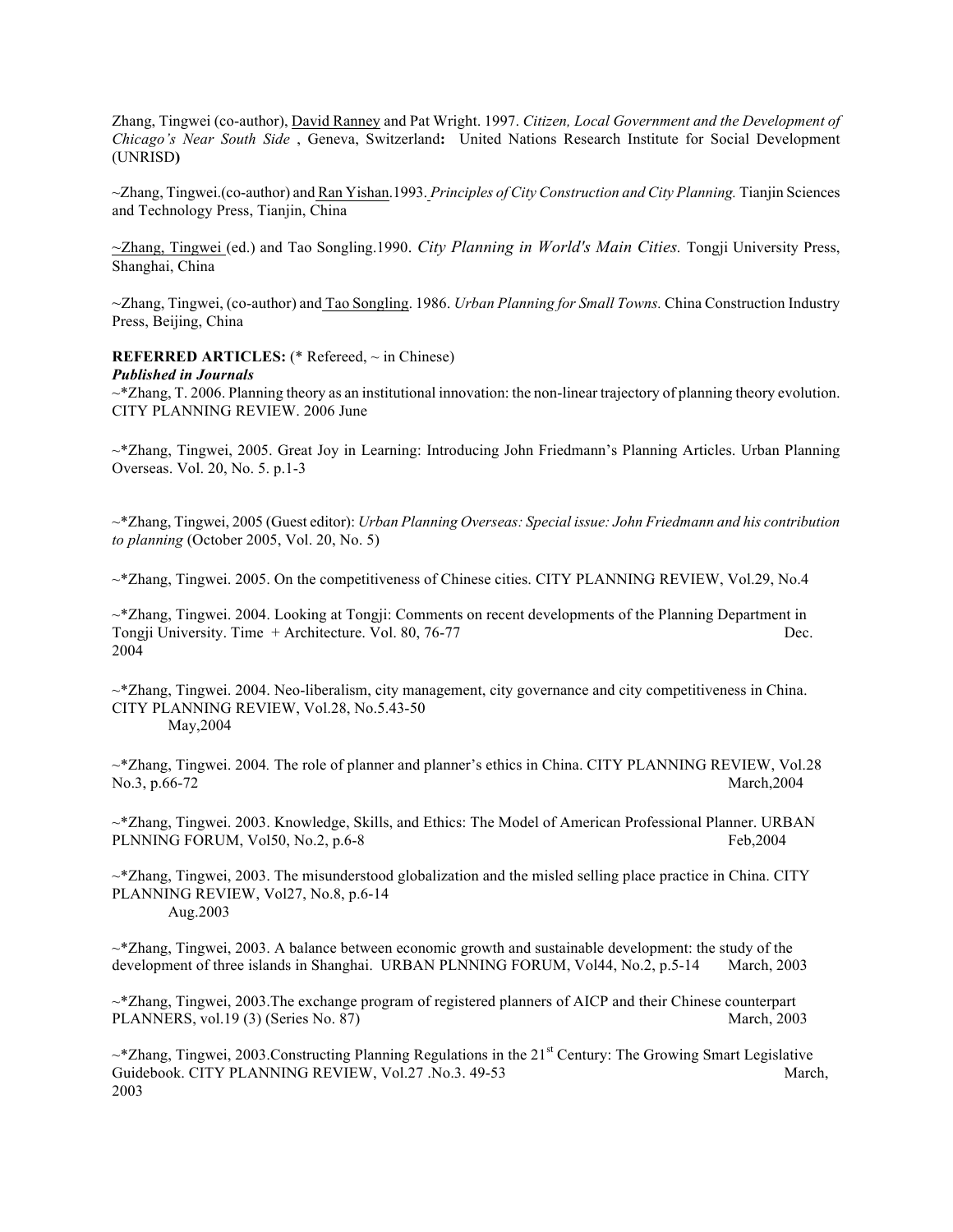\*Zhang, Tingwei, 2002. Decentralization, localization, and the emergence of a quasi-participatory decision-making structure in urban development in Shanghai. INTERNATIONAL PLANNING STUDIES, Vol. 7 (4) p.303-324 December, 2002

| $\sim$ *Zhang, Tingwei, 2002. Creating high quality urban space for the diversified urban economy – the case of<br>Chicago.                                                                            |                       |
|--------------------------------------------------------------------------------------------------------------------------------------------------------------------------------------------------------|-----------------------|
| URBAN PLNNING FORUM, Vol42, No.6, p.9-14                                                                                                                                                               | December, 2002        |
| *Zhang, Tingwei, 2002. The working platform for Chinese planners (Part I)<br>CITY PLANNING REVIEW, Vol. 26, No.10, p.18-23                                                                             | Oct.2002              |
| *Zhang, Tingwei, 2002. The working platform for Chinese planners (Part II)<br>CITY PLANNING REVIEW, Vol. 26, No.11, p.16-19                                                                            | Nov.2002              |
| *Zhang, Tingwei, 2002. Challenges Facing Chinese Planners in Transitional China<br>JOURNAL OF PLANNING EDUCATION AND RESEARCH<br>May, 2002                                                             |                       |
| $\sim$ *Zhang, Tingwei, 2002. Urbanization as a means of production and the changing function of urban planning in China<br>CITY PLANNING REVIEW, Vo126, No.4, p.69-74<br>April, 2002                  |                       |
| $\sim$ *Zhang, Tingwei, 2002. Exceeding Design: some trends in urban design in America. URBAN PLNNING FORUM,<br>No. 2 (Series No. 138) p.4-9<br>March, 2002                                            |                       |
| *Zhang, Tingwei. 2002, Urban Development and a Socialist Pro-Growth Coalition in Shanghai<br>URBAN AFFAIRS REVIEW, Vol.37 (4) p.475-499                                                                | March <sub>2002</sub> |
| $\sim$ *Zhang, Tingwei, 2002. What can planners do facing terrorist attack?<br>URBAN PLNNING FORUM, No. 1 (Series No. 137) p.37-39                                                                     | Jan. 2002             |
| $\sim$ *Zhang, Tingwei, 2001. Case study and quantitative analysis<br>CITY PLANNING REVIEW, Vol.25, No. 9, p.57-62<br>Sept.2001                                                                        |                       |
| *Zhang, Tingwei. 2001. Community Feature and Urban Sprawl: the Case of the Chicago Metropolitan Region<br>LAND USE POLICY, UK. Vol.18: 221-231                                                         | July, 2001            |
| $\sim$ *Zhang, Tingwei, 2001. Urban restructuring in Chinese cities in the 1990s: the driving forces and the role of city<br>planning. CITY PLANNING REVIEW, Vol. 25, No. 7, p. 7-14<br>July,2001      |                       |
| $\sim$ *Zhang, Tingwei, 2001. Urban design in rapidly growing cities in China: Issues of the application of urban design<br>principles in China. URBAN PLANNING FORUM. No. 3 (series no. 133) pp. 5-10 | May, 2001             |
| ~* Zhang, Tingwei, 2001. Housing policy after "Comfortable Homes".<br>CITY PLANNING REVIEW, Vol. 25, No. 4, pp. 55-60                                                                                  | April, 2001           |
| $\sim$ *Zhang, Tingwei, 2001. The Duality of City and Planning Theory<br>CITY PLANNING REVIEW, Vol. 25, No. 1, pp. 49-52                                                                               | Jan.2001              |
| ~*Zhang, Tingwei, 2001. Challenges Facing American Planners: What Chinese Planners May Learn<br>PLANNERS, Vol. 17, No.1, (G-No. 67), pp. 10-12                                                         | Jan.2001              |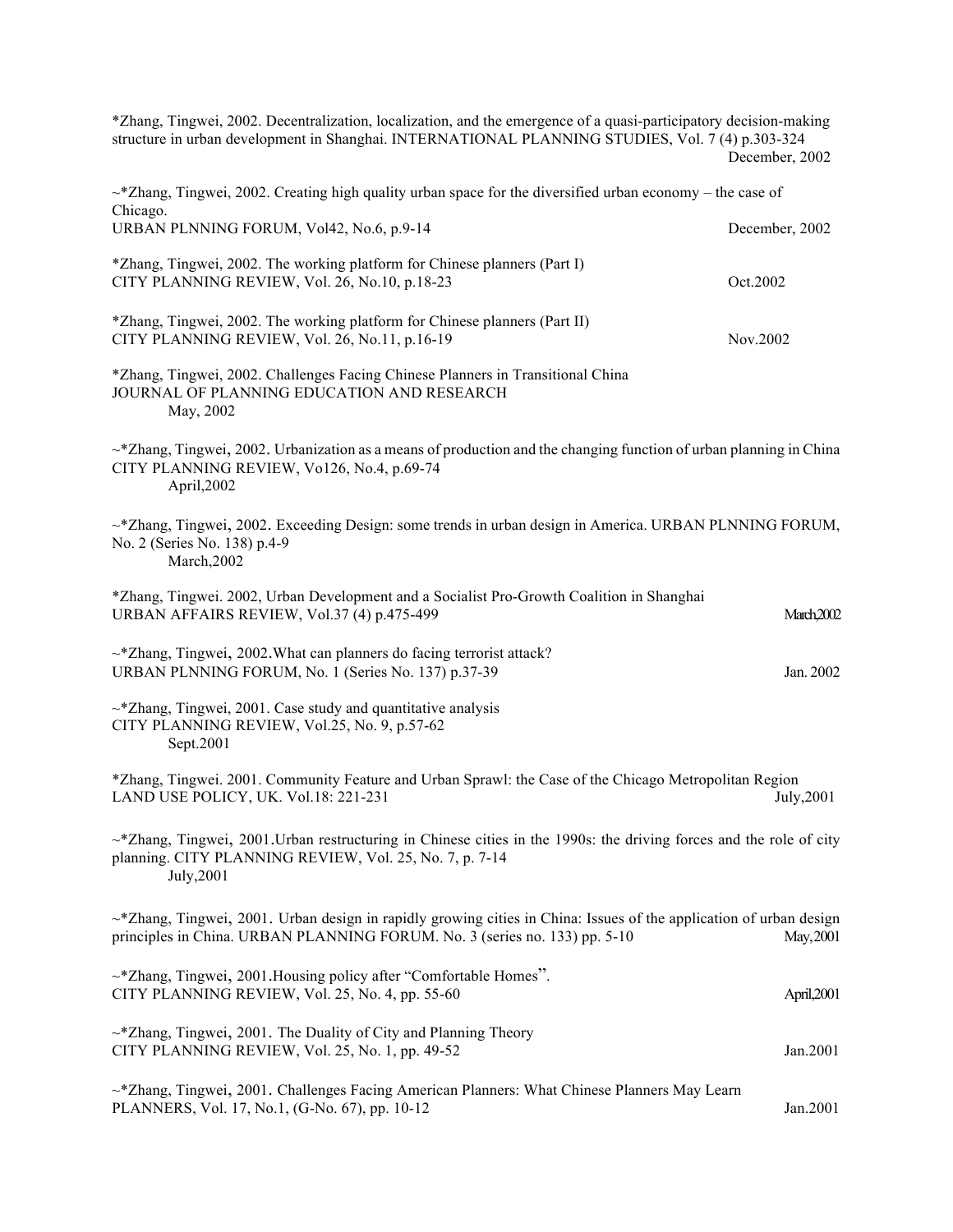| *Zhang, Tingwei, 2000. Urban Sprawl in China: Land Market Force and Government's Role<br>CITIES: THE INTERNATIONAL JOURNAL OF URBAN PLANNING AND STUDIES, Vol. 17, No.1, pp. 123-135                                                                                                                      | <b>March</b> , 2000 |
|-----------------------------------------------------------------------------------------------------------------------------------------------------------------------------------------------------------------------------------------------------------------------------------------------------------|---------------------|
| $\sim$ *Zhang, Tingwei, 2000. Competitive Cities and the Function of City Planning<br>CITY PLANNING REVIEW, Vol.24, No.11, pp. 39-42<br>$\sim$ *Zhang, Tingwei, 2000. Decision and Planning Implementation in Urban Development in China<br>URBAN PLNNING FORUM, No. 3 (series No. 127) pp. 10-17<br>2000 | Nov. 2000<br>March  |
| $\sim$ *Zhang, Tingwei, 2000. Entering the New Century: the Construction of Modern Chinese Planning Theory<br>CITY PLANNING REVIEW, Vol. 24, No.1, pp.46-49                                                                                                                                               | Jan. 2000           |
| ~*Zhang, Tingwei, 1999. Social Capital and Community Development<br>CITY PLANNING REVIEW, Vol. 23, No. 10, pp. 23-26                                                                                                                                                                                      | Oct. 1999           |
| ~*Zhang, Tingwei, 1999. Controlling Urban Sprawl: A Global Issue<br>CITY PLANNING REVIEW, Vol. 23, No. 8, pp. 44-48                                                                                                                                                                                       | Aug. 1999           |
| $\sim$ *Zhang, Tingwei, 1999. From "Speaking Truth to Power" to Communicative Planning<br>CITY PLANNING REVIEW, Vol. 23, No. 6, pp. 33-36                                                                                                                                                                 | June. 1999          |
| ~*Zhang, Tingwei, 1999. Capital Improvement Programs: the Case of Chicago<br>CITY PLANNING REVIEW, Vol. 23, No. 4, pp.57-60                                                                                                                                                                               | April. 1999         |
| ~*Zhang, Tingwei, 1999. Planning and Developing Waterfront Areas<br>CITY PLANNING REVIEW, Vol. 23, No. 2, pp.50-56                                                                                                                                                                                        | Feb. 1999           |
| *Zhang, Tingwei, and Paul Gobster. 1998. Leisure Preference and Open Space Needs in an Urban Chinese-American<br>Community. JOURNAL OF ARCHITECTURAL AND PLANNING RESEARCH, 15:4, pp. 338-355,<br>Texas A&M University                                                                                    | Nov. 1998           |
| ~*Zhang, Tingwei, 1998. On Planning Certification: What Chinese Planners May Learn from AICP<br>CITY PLANNING REVIEW, Vol.22, No.6, pp. 36-38                                                                                                                                                             | Dec. 1998           |
| $\sim$ *Zhang, Tingwei, 1998. Urban Planning in the 21 <sup>st</sup> Century: Looking at China with America as Reference<br>PLANNERS, Vol. 14, No. 4, (G-No.56), pp. 24-27                                                                                                                                | Dec. 1998           |
| $\sim$ *Zhang, Tingwei, 1998. American Planning Agency and Organizational Models: Participation in Decision Making<br>PLANNERS, Vol.14, No.3, (G-No.55), pp.31-34                                                                                                                                         | Oct1998             |
| $\sim$ *Zhang, Tingwei, 1998. My Experiences as A Planner<br>PLANNERS, Vol.14, No. 2 (G-No.54), pp.101-105                                                                                                                                                                                                | May, 1998           |
| $\sim$ *Zhang, Tingwei, 1998. The Roles of Government, NGO and CBO in Urban Development<br>URBAN PLANNING FORUM, No. 3 (series No. 115) pp.14-21                                                                                                                                                          | May, 1998           |
| $\sim$ *Zhang, Tingwei, 1998. On the Reform of China's Planning Education<br>URBAN PLANNING FORUM, No. 2 (series No. 114) pp. 11-12                                                                                                                                                                       | <b>March, 1998</b>  |
|                                                                                                                                                                                                                                                                                                           |                     |

~\*Zhang, Tingwei, 1998. Probing into China's Social Development: Looking at the GINI Index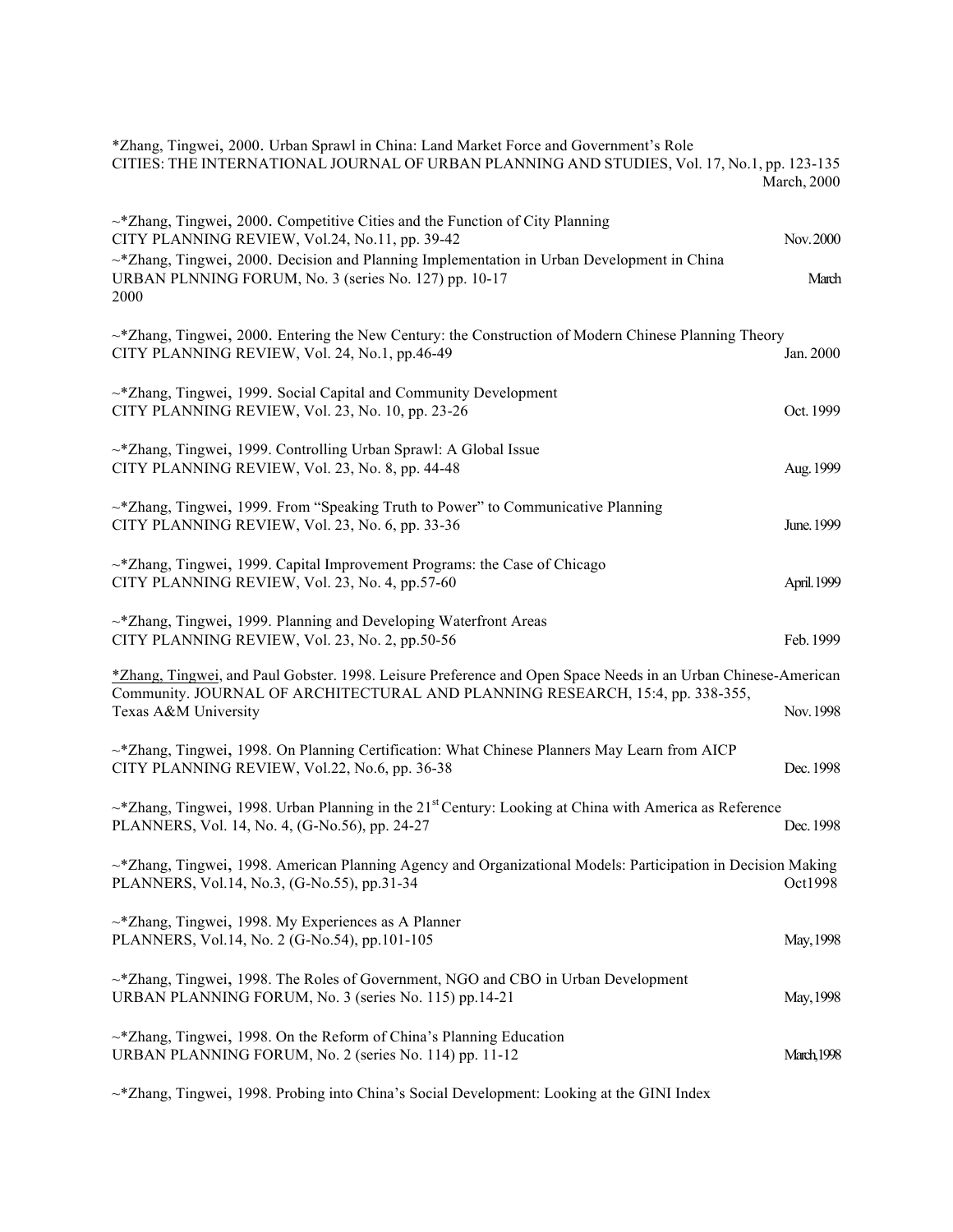PLANNERS, Vol.13, No.3, (G- No. 53), pp.13-15 Jan.1998

~\*Zhang, Tingwei, 1997. Challenges Facing Chinese Planners Today: A Report on Fieldwork in Five Chinese Cities in the Summer of 1997. CITY PLANNING REVIEW, Vol. 21, No.6, pp.10-13 Nov. 1997

~\*Zhang, Tingwei, 1997. On Chinese Planners' Joining the International Planning Community: From Physical Development Planning to Social Development Planning. URBAN PLANNING FORUM, No.1 (series No. 107), pp. 5-9 Jan. 1997  $\sim$ \*Zhang, Tingwei, 1997. Location Selection for High-Tech Parks: the American Experience CITY PLANNING REVIEW, Vol. 21. No.1, pp. 47-49 Jan. 1997 ~\*Zhang, Tingwei, 1996.On China's Planning Reform: A Comparative Approach URBAN PLANNING FORUM, No.3 (series No. 103) pp. 1-7 May 1996  $\sim$   $*$ Zhang, Tingwei, 1995. The Second High Tide of Urban Construction in China CITY PLANNING REVIEW, Vol. 19, No. 5, pp.10-13 Sep.1995  $\sim$ \*Zhang, Tingwei, 1994. Planning and Planning Implementation under the Market Economy  $CITY$  PLANNING REVIEW, Vol. 18, No.5, pp. 21-26 Sep. 1994 ~\*Zhang, Tingwei, 1994.Socialist Market Economy and Planning Mechanism URBAN PLANNING FORUM, No.3 (series No. 90), pp.1-4 Mar.1994  $\sim$  \*Zhang, Tingwei, 1993. Planning and Planner's Mission under Market Economies CITY PLANNING REVIEW, Vol. 17, No.3, pp.28-31 May, 1993 ~\*Zhang, Tingwei, 1993. Land Use Control under Market Economies URBAN PLANNING FORUM, No.2 (series No. 84) pp. 1-5 March1993 ~\*Zhang, Tingwei, 1993. On Post Modern Planning TIME+ARCHITECTURE, 1993 No.3 (series No. 28) pp.9-13 May 1993 ~\*Zhang, Tingwei, 1992. On Principles of Planning Theory URBAN PLANNING FORUM, No.5 (series No. 81) pp. 5-10 Sep.1992 ~\*Zhang, Tingwei, 1991. Housing Reform: From A Wider View CITY PLANNING REVIEW, Vol. 15, No.2. pp. 58-59 March1991 ~\*Zhang, Tingwei, 1991. A Plan for Planning Education URBAN PLANNING FORUM, No.2 (series No. 72) pp. 5-9 March.1991 ~\*Zhang, Tingwei, 1991. Planning Education in the U.S. URBAN PLANNING FORUM, No.1 (series No. 71) pp. 47-50 Jan.1991 ~\*Zhang, Tingwei, 1988. Evolution of City Planning in West Germany URBAN PLANNING FORUM, No.3 (series No. 55) 1988 ~\*Zhang, Tingwei, 1988. The "Third Wave" for Chinese Architects ARCHITECT, Vol. 28, No.1 1988

\*Zhang, Tingwei, 1987. The Water Town Region in Southeastern China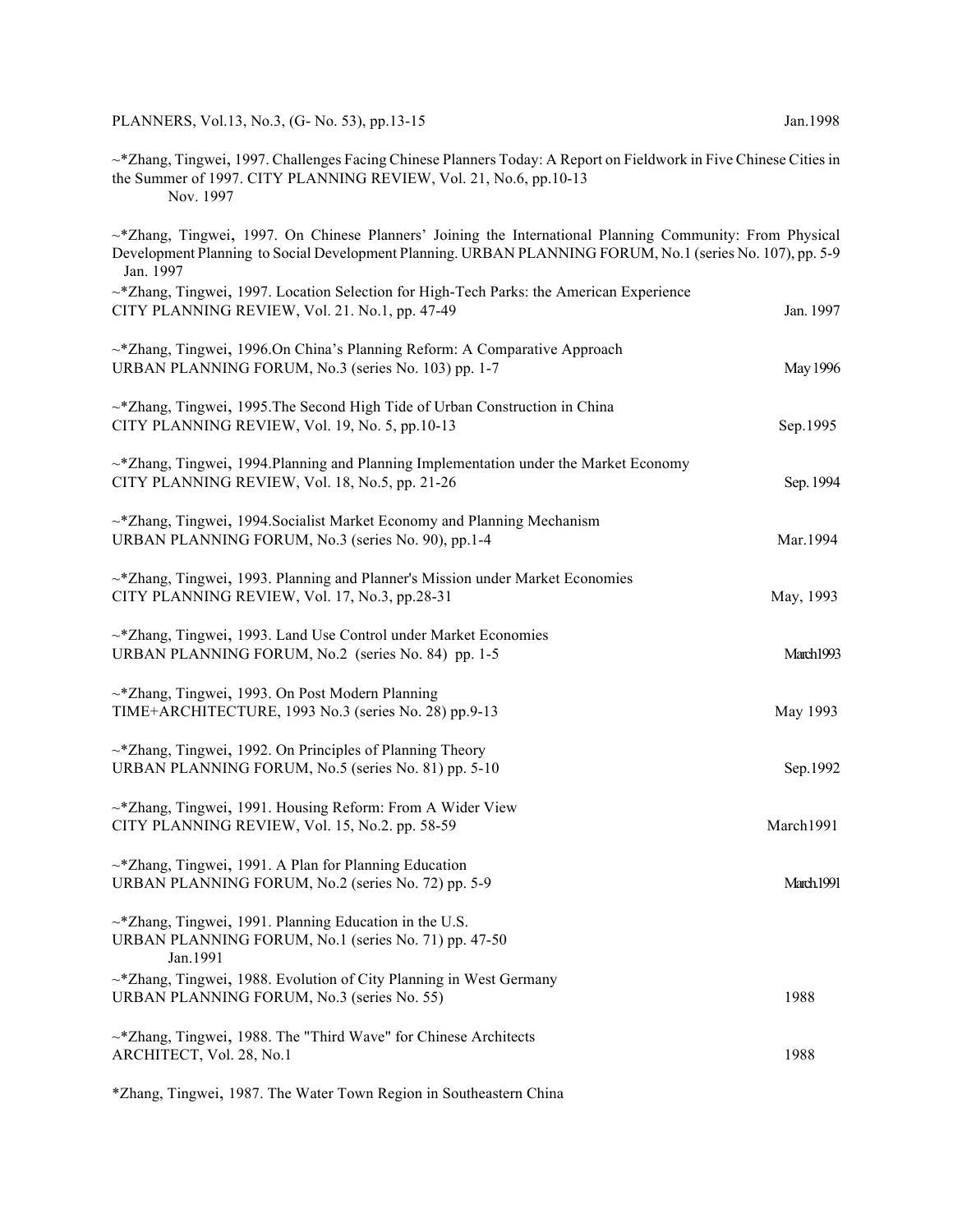| OPEN HOUSE INTERNATIONAL (UK), Vol.12, No.1, pp.20-30                                                                                                               | 1987 |
|---------------------------------------------------------------------------------------------------------------------------------------------------------------------|------|
| $\sim$ *Zhang, Tingwei, 1987. Regional Planning of Big Cities<br>PLANNING COMMUNICATION, No. 5                                                                      | 1987 |
| $\sim$ *Zhang, Tingwei, 1987. City Planning Education and Graduation Project<br>CITY PLANNING REVIEW, Vol. 11, No. 4<br>1987                                        |      |
| ~*Zhang, Tingwei, 1987. Urban Analysis Approaches and Urban Sub-structure<br>ARCHITECT, Vol. 27, No.1                                                               | 1987 |
| $\sim$ Zhang, Tingwei, 1987. Low Income Housing in Developing Countries<br>NEW ARCHITECTURE, 1987 No. 1                                                             | 1987 |
| ~*Zhang, Tingwei, 1987. Some Issues on Architectural Research<br>TIME + ARCHITECTURE, 1987 No.2 (series No. 6) pp. 52-55                                            | 1987 |
| ~Zhang, Tingwei, 1986. Face the Future - New Architectural Philosophy<br>WORLD ARCHITECTURE, 1986 No. 5                                                             | 1986 |
| $\sim$ *Zhang, Tingwei, 1986. Development of West European Cities: History and the Intermediate Way<br>URBAN PLANNING FORUM, No. 6 (series No. 46) pp.27-29<br>1986 |      |
| $\sim$ *Zhang, Tingwei, 1985. Spiritual Function of Architecture and Semiotic<br>TIME + ARCHITECTURE, 1985 No.2                                                     | 1985 |
| $\sim$ *Zhang, Tingwei, 1985. My Views on Community Under the Management of Enterprises<br>CITY PLANNING REVIEW, Vol. 9, No. 4, pp. 45-47/62                        | 1985 |
| ~*Zhang, Tingwei, 1985. Improving Physical Environment, Protecting Social Network<br>URBAN PLANNING FORUM, No. 6 (series No. 40) pp. 13-28                          | 1985 |
| ~*Zhang, Tingwei, 1984. Urban Settlement Form in Moslem District in Lingxia<br>NEW ARCHITECTURE, 1984 No. 4                                                         | 1984 |
| ~*Zhang, Tingwei, 1984. New Views on the Subject of City Planning<br>CITY PLANNING REVIEW, Vol. 8, No. 4                                                            | 1984 |
| ~Zhang, Tingwei, 1984. The Philosophical Basis of Post Modernism<br>NEW ARCHITECTURE, 1984 No. 2                                                                    | 1984 |
| ~*Zhang, Tingwei, 1984. Planning of Main Public Buildings<br>CITY PLANNING REVIEW, Vol. 8, No.1                                                                     | 1984 |
| $\sim$ *Zhang, Tingwei, 1983. *The Training of Planner in the U.S.<br>URBAN PLANNING FORUM, No. 4 (series No. 26)                                                   | 1983 |
| ~*Zhang, Tingwei, 1983. The Motive Force of Urbanization in China<br>CITY PLANNING REVIEW, Vol. 7, No. 5, pp. 59-62                                                 | 1983 |
| ~*Zhang, Tingwei, 1983. Planning or Pingjian Preservation District in Suzhou<br>ARCHITECT, Vol. 14, No.1                                                            | 1983 |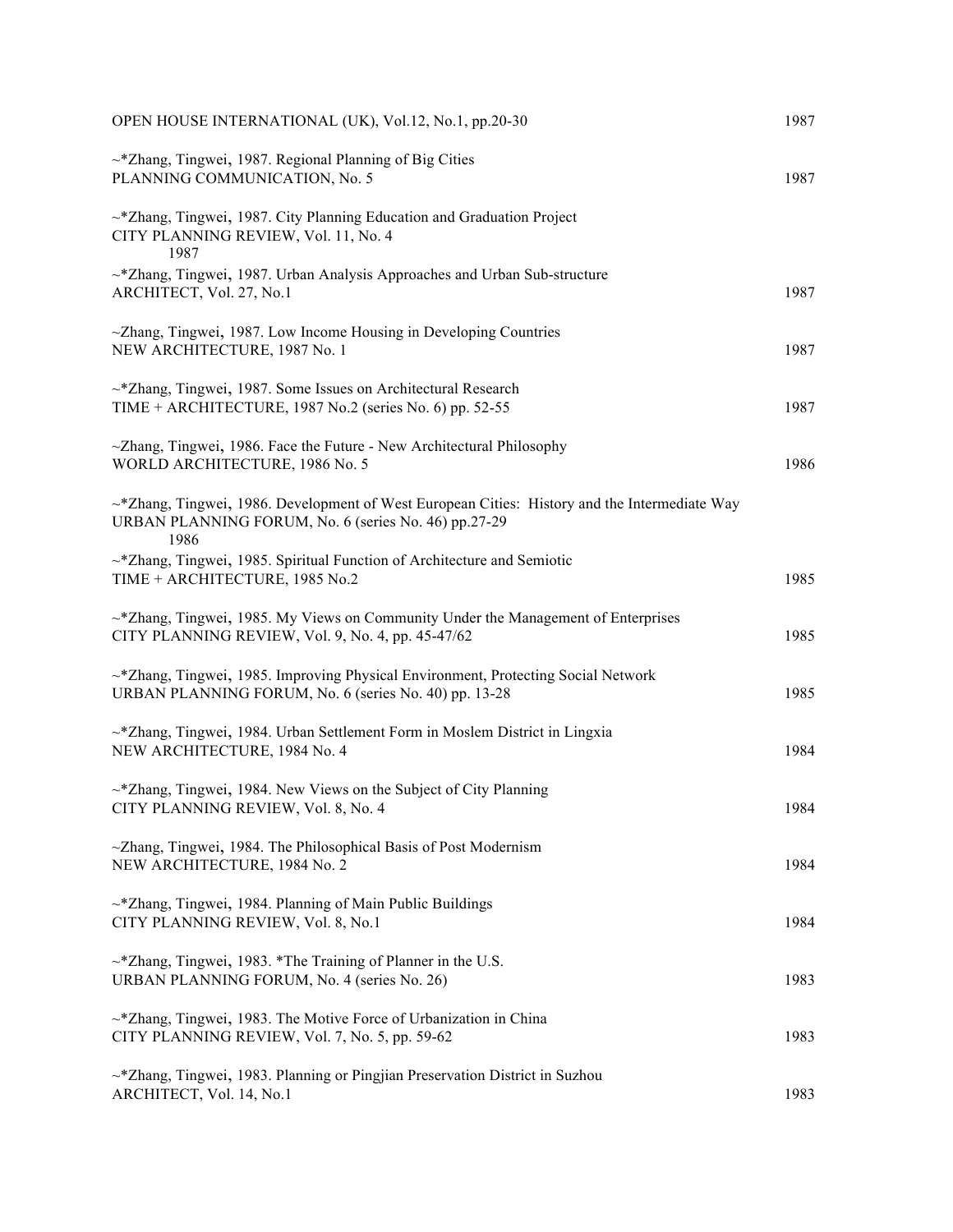| $\sim$ *Zhang, Tingwei, 1982. Sampling Function and Its Application in Environment Assessment<br>URBAN PLANNING FORUM, No. 4 (series No. 20-21) | 1982 |
|-------------------------------------------------------------------------------------------------------------------------------------------------|------|
| $\sim$ *Zhang, Tingwei, 1982. The Development of City Planning in the U.S.(1,2,3)<br>URBAN PLANNING FORUM, No. 4 (series No.20-21)              | 1982 |
| ~* Zhang, Tingwei, 1982. Planning for Pedestrian Area in Downtown<br>ARCHITECT, Vol.12, No.1                                                    | 1982 |
| $\sim$ *Zhang, Tingwei, 1982. Starting -- Notable Points Theory (based on M.A. Degree Thesis)<br>URBAN PLANNING FORUM, No.2 (series No.18)      | 1982 |
| $\sim$ *Zhang, Tingwei, 1982. A Plan for Preservation of the Historic Town Pingyao<br>URBAN PLANNING FORUM, No. 1 (series No.17)                | 1982 |
| $\sim$ *Zhang, Tingwei, 1981. A Plan for Pingjiang District in Suzhou<br>URBAN PLANNING FORUM, No.2-3 (series No.12-13)                         | 1981 |
| $\sim$ *Zhang, Tingwei, 1981. Redevelopment Plan of the Beach Area in Beidaihe Town<br>ARCHITECT, Vol.8, No.1<br>1981                           |      |
| $\sim$ *Zhang, Tingwei, 1981. Some Problems in Contemporary City Planning in China<br>URBAN PLANNING FORUM, No. 2-3 (series No.12-13)           | 1981 |
| $\sim$ *Zhang, Tingwei, 1980. A Plan for the Lake Shore in Hangzhou<br>ARCHITECT, Vol.4, No.1<br>1980                                           |      |
| ~*Zhang, Tingwei, 1979. Revolutionary Monument Architecture in Yanan<br>ARCHITECTURAL JOURNAL, 1979 No.4, pp.1-4                                | 1979 |

## **BOOK CHAPTERS** (~ in Chinese)

Zhang, Tingwei.2006. Striving for a global city: the case of Shanghai, in X. Chen (ed.): *Local Transformation in Global Cities: Shanghai in comparative perspective*. University of Minnesota Press

Zhang, Tingwei. 2004. Chapter 8: Uneven Development among Shanghai's Three Urban Districts in Restructuring the Chinese City: changing society, economy and space, Edited by L. Ma and F. Wu. London: Routledge, p.138-154

Zhang, Tingwei. 2000. Chapter 13: Public Participation in China's Urban Development, in Handbook of Global Social Policy. Editor: Stuart Nagel, Marcel Dekker, Inc. N.Y., N.Y. p.183-207. 2000

Zhang, Tingwei. 1998. Chapter 7: Open Space Needs in Chicago's Chinatown Area, in People and the River, National Park Service, US Department of the Interior, Milwaukee, WI. p. 177-179 1998

~\*Zhang, Tingwei, 1997. Chinese Planners' Long March: In Celebration of the 45th Anniversary of the City Planning Program in Tongji University, in Collected Works on Celebration of the 45th Anniversary of the City Planning Program*.*  Tongji University Press, p. 51-52 1997

### **BOOK REVIEWS**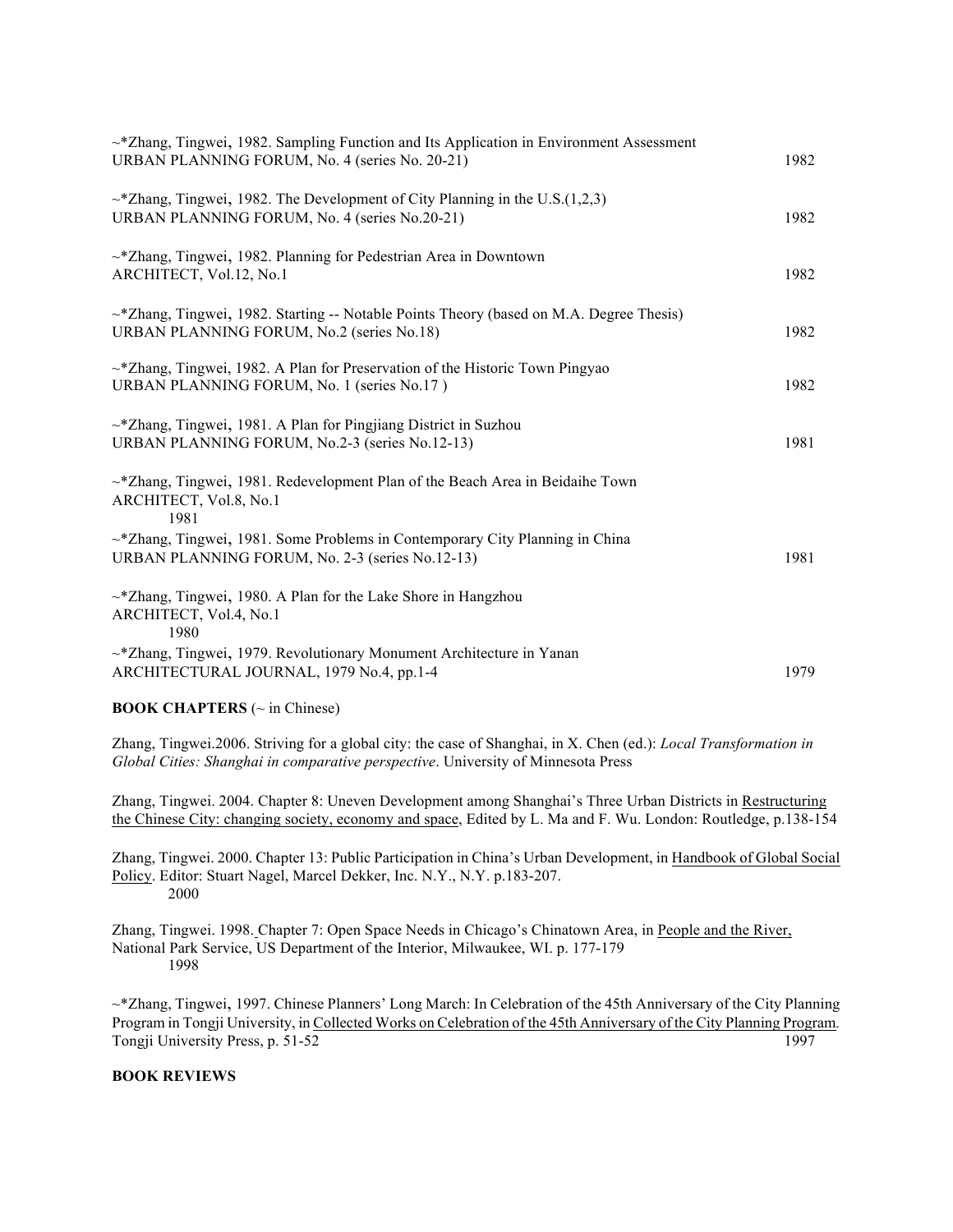Zhang, Tingwei. 2006. Beyond Metropolis: The Planning and Governance of Asia's Mega- Urban Regions (by A. Laquian), *Journal of Planning Education and Research*, Vol. 25 (3) p.333-334

Zhang, Tingwei. 2005. China's Urban Transition (by J. Friedmann) *Journal of Urban Affairs*. Vol. 27 (5) p. 557-558

Zhang, Tingwei. 2001. The Impacts of China's Economic Reforms upon Land, Property, and Construction by J. Chen and D. Wills. JOURNAL OF CHINA INFORMATION, Vol. XV, No.1: 216-218. the Netherlands

Zhang, Tingwei. 1994. City Planning in America: between promise and despair by Mary Hommann, ENVIRONMENT AND PLANNING: GOVERNMENT AND POLICY, Vol.12

## **REPORTS AND NON-REFERRED ARTICLES**

| Zhang, Tingwei. M. Jaffe and V. Thakuriah. Strategic plan for the Chongming, Changxin and Huungsa Islands in |           |
|--------------------------------------------------------------------------------------------------------------|-----------|
| Shanghai. Report for the Municipal Government of Shanghai                                                    | 2001      |
| Zhang, Tingwei. Community Features and New Residential Developments in the Chicago Metropolitan Region       |           |
| The Chicago Urban Sprawl Case report for the Brookings Institutions                                          | 1999      |
| Zhang, Tingwei Building Assessment for the Commercial Development Project in the Pilsen Community            |           |
| Final report, the City Design Center, UIC                                                                    | 1996      |
| Zhang, Tingwei. Open Space Needs in Chicago's Pilsen Community                                               |           |
| Final report, the City Design Center, UIC                                                                    | 1995      |
| Zhang, Tingwei. Open Space Needs in Chicago's Chinatown Area                                                 |           |
| Final report of the Open Space Study sponsored by USDA Forest Service                                        | 1994      |
| Zhang, Tingwei. and Rob Mier and Laurie Apler. Economic Redevelopment of the Village of Maywood              |           |
| Final report of the Maywood Redevelopment Study                                                              | 1993-1994 |
| Zhang, Tingwei. The Economic Development and Parking Needs of the Chatham Community                          |           |
| Final report of the Chatham Community Study                                                                  | 1993      |
| Zhang, Tingwei and Wim Weiwel. Challenge and Opportunity: The Economic Development of Chicago's Chinatown    |           |
| Final report of the Chinatown Economic Development project                                                   | 1992      |
| Zhang, Tingwei. Measuring Low-income Housing Needs in Chicago                                                |           |
| Co-author with William Peterman, used to support the CHAS Plan of Chicago                                    | 1991      |
| Zhang, Tingwei. Energy Bill for Poor People                                                                  |           |
| THE NEIGHBORHOOD WORKS, CNT, Chicago                                                                         | 1989      |

#### **PAPER PRESENTED AT CONFERENCE** (~ in Chinese)

The localization of Globalization**,** Presented at UAA 2006 annual conference, Montreal, Canada. April 2006

The changing relationship among cities in the Yangtze River Delta Region. Presented at the RGA annul conference, London. August 2005

From intercity competition to collaboration planning: the case of Yangtze River Delta Region. Presented at ACSP annual conference, Kansas City. Nov. 2005

~On planning strategy. Presented at the Wuhan International Consultancy Conference, Wuhan, China. Nov. 2005 The changing function of planning in transitional China

| Presented at Planning for Continuity and Change in Urban China, Harvard University, Cambridge                                             | April, 2004 |
|-------------------------------------------------------------------------------------------------------------------------------------------|-------------|
| Differences among Brothers: Urban Development in Three Urban Districts in Shanghai<br>Presented at the 2002 UAA Annual Conference, Boston | March 2002  |
| $\sim$ City management in a market economy: the American experience<br>Presented at the Nanjing Urban Planning Symposium, Nanjing, China  | March 2002  |
| $\sim$ Tourism and Urban Development<br>Presented at the Guilin International Conference on Tourism, Guilin, China                        | Nov.2001    |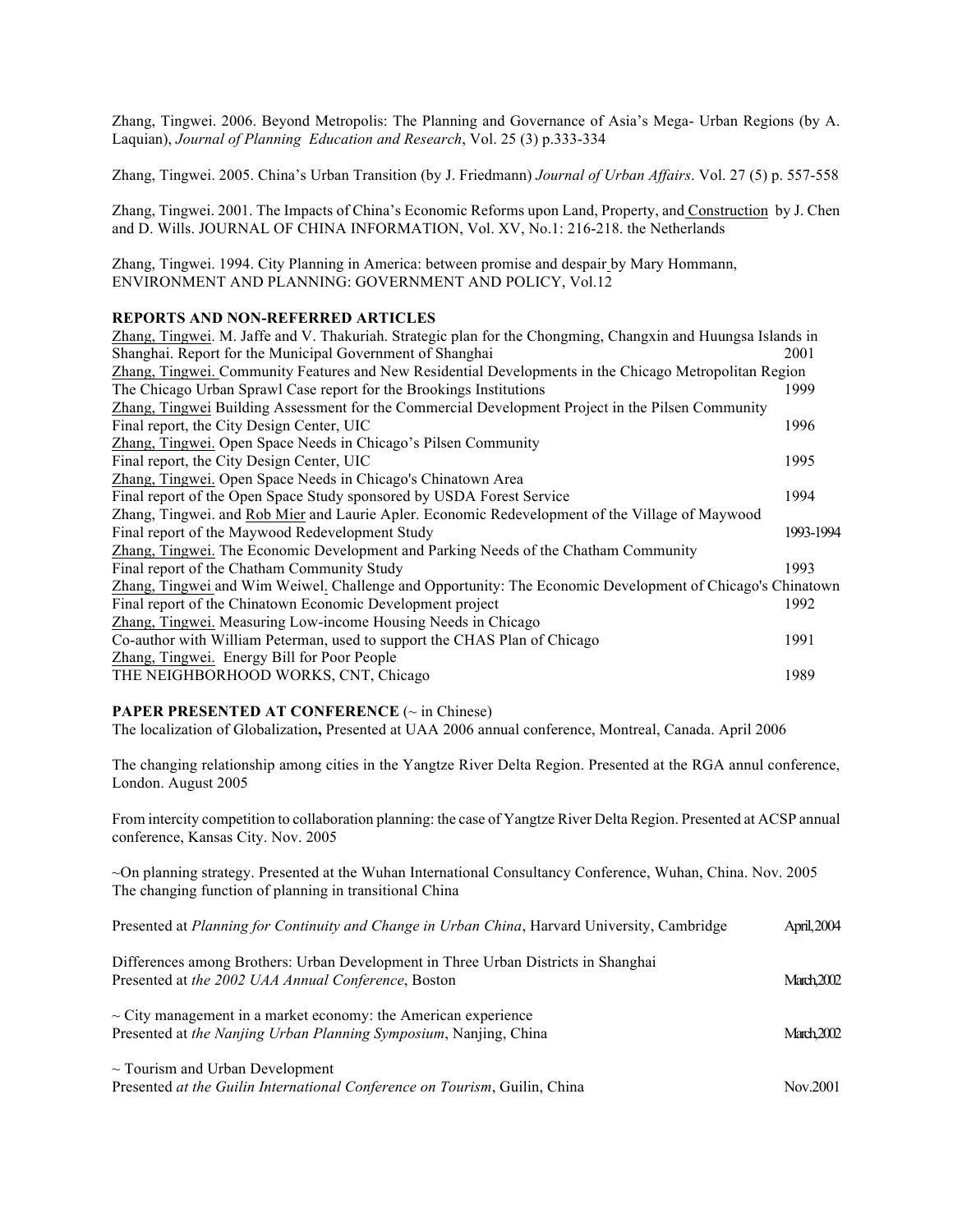| Decentralization, Localization, and the Emergence of a Multi-player Decision System in Urban Development in                                                                                                                                   |                  |
|-----------------------------------------------------------------------------------------------------------------------------------------------------------------------------------------------------------------------------------------------|------------------|
| Shanghai<br>Presented at the World Planning School Conference 2001, Shanghai                                                                                                                                                                  | July, 2001       |
| $\sim$ Sustainable Urban Development Strategies: The US Experience<br>Presented at the International Conference on Sustainable Development, Xiamen, China<br>$\sim$ The Evolution of the US Housing Policy: What China May Learn              | March2001        |
| Presented at the International Conference on Housing in the 21 <sup>st</sup> Century, Shanghai                                                                                                                                                | Nov. 2000        |
| Government, Marketplace, and Development Pattern: A Comparative Study on Growth in Shanghai and Chicago<br>Presented at the 2000ACSP Annual Conference, Atlanta                                                                               | Nov, 2000        |
| $\sim$ Government's Role in Urban Development: A Comparative Study of Shanghai and Chicago<br>Presented at Symposium on Urban Development in Main China and Taiwan, Taipei                                                                    | June, 2000       |
| $\sim$ Urban Planning Models in the US<br>Presented at Symposium on Urban Planning in America, Zhuhai, China                                                                                                                                  | June 2000        |
| $\sim$ Government's Role in Urban Growth and Development<br>Presented at the Conference on Managing Modern City, Tonghua, China                                                                                                               | June 2000        |
| Community Features and Urban Sprawl: the Case of the Chicago Region<br>Presented at the 2000 UAA Annual Conference, Los Angeles                                                                                                               | May 2000         |
| Urban Sprawl in China: Land Market Force and Government's Role<br>Presented at the 1999ACSP Annual Conference, Chicago                                                                                                                        | Oct. 1999        |
| $\sim$ The Marketplace and the Government: Urban Sprawl in China<br>Presented at the International Conference on Challenges Facing Chinese Cities<br>Organized by the US Sociology Association and China Academy of Social Sciences, Shanghai | <b>July 1999</b> |
| University's Role in Community Development<br>Presented at the 1999UAA Annual Conference, Louisville                                                                                                                                          | April 1999       |
| Public Participation in Urban Development in China<br>Presented at the 1998ACSP Annual Conference, Los Angeles                                                                                                                                | Oct.1998         |
| Social Capital and Community Development in Chicago's Chinatown<br>Presented at the 1998UAA Annual Conference, Fort Worth<br>Transition of Decision Making Process: Participation in China's Urban Development                                | April 1998       |
| Presented at the UNRISD Conference on Comparative Perspectives on Decentralized Governance in a Globalizing<br>World, Shanghai                                                                                                                | Oct. 1997        |
| Population Segregation and Housing Reform: the Case of Shanghai<br>Presented at the Design in Asia Conference, Graduate School of Design (GSD), Harvard University                                                                            | April, 1997      |
| Property Management and Affordable Housing: A GIS Application in Chicago's West Empowerment Zone<br>Presented at the GIS/LIS 1996 Annual Conference, Denver (Co-author with Yeqiao Wang)                                                      | Nov. 1996        |
| Citizen, Local Government and the Development of Chicago's Near South Side<br>Presented at Habitat II, UN World Summit, Istanbul, Turkey (with David Ranney and Pat Wright)                                                                   | June, 1996       |
| $\sim$ On Planning Reform in China<br>Presented at UNDP International Seminar on China's Administrative Reforms, Beihai, China                                                                                                                | Oct.1995         |
| A Comparative Study of Two Water Towns: Suzhou and Bruges                                                                                                                                                                                     |                  |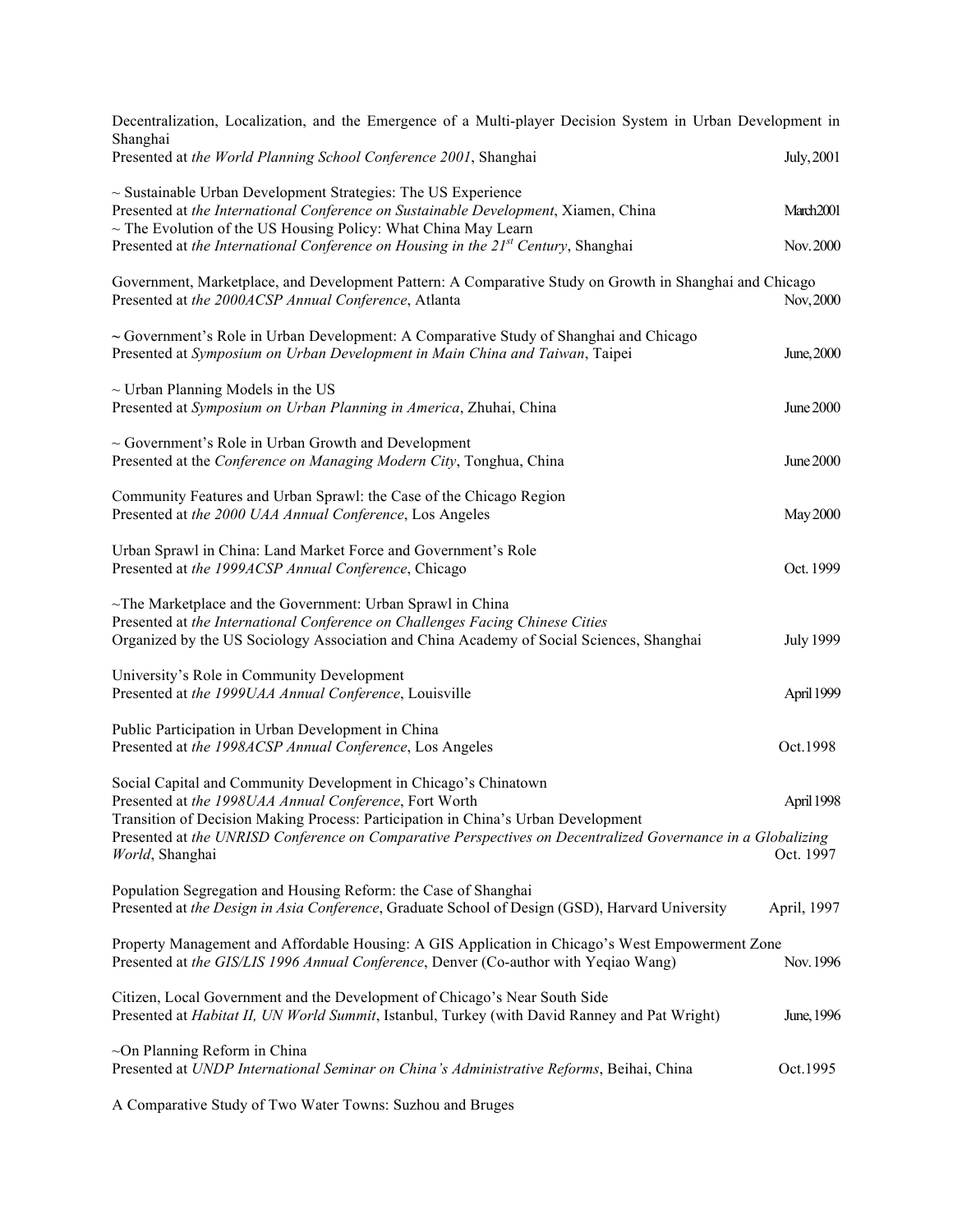| Presented at the Sixth International Conference on Planning History, Hong Kong                                                       | <b>June 1994</b> |
|--------------------------------------------------------------------------------------------------------------------------------------|------------------|
| Challenge and Opportunity: The Economic Development of Chicago's Chinatown<br>Presented at the China Study Conference, Chicago       | 1992             |
| Measuring Low-income Housing Needs in Chicago<br>Presented at the 1992 UAA annual meeting (Co-author with William Peterman)          | 1992             |
| Alternative Housing Policy in China<br>Presented at the International Conference on Housing Policy in China, Seoul, South Korea      | 1990             |
| Settlement Form and Culture<br>Presented at the International Conference on Human Settlements in China and the US, Shanghai, China   | 1987             |
| Housing in Small Towns in South China<br>Presented at the United Nations Habitat Conference: Housing in Developing Counties, Bangkok | 1985             |
| <b>RESEARCH FUNDING</b><br>PI. Affordable Housing in China (\$50,000 by the City of Shenyang)                                        | 2004             |
| PI. The development of the New Center in Shunde District (\$50,000 by the City of Foshan)                                            |                  |
| 2004                                                                                                                                 |                  |
| PI. The development of the Wan-ping-kou area (\$60,000 by The City of Rizhao)                                                        | 2002-03          |
| PI. Training Program for Senior Chinese Planners (\$24,000 by Liaoning Province)                                                     | 2002-03          |
| PI. Strategic Plan for the Chongming, Changxin, and Huengsha Islands in Shanghai (\$35,000)                                          | 2001             |
| PI. Training Program for Senior Chinese Planners (\$131,000 by the Government of Zhuhai)                                             | 2000-01          |
| Co-PI (with Wim Wiewel) Chicago Region Urban Sprawl Study (\$200,000, by the Brookings Institute)                                    | 1998-00          |
| Co-PI (with Janet Smith) Chicago Area Rent Study (\$500,000, by MPC)<br>1998-99                                                      |                  |
| PI (with APA and AICP) Certification for Planners (\$7,500, by Ministry of Construction, China)                                      | 1998             |
| PI. China's Land Policy: background paper (\$750, by Lincoln Institute of Land Policy)                                               | 1998             |
| Co-PI (with K. Al-Kodmany) GIS Data Base (\$7,000 by UIC Great Cities)                                                               | 1998             |
| Co-PI (with G. Hemmens) City Imagebase (\$56,000 by UIC Grant)                                                                       | 1997-98          |
| PI. Transition of Decision Making System in China (\$5,500 by United Nations NURISD)                                                 | 1997-98          |
| Researcher (with W. Wiewel) Urban Governance in Chicago (\$50,000 by MacArthur Foundation)                                           | 1996             |
| PI. Pilsen Community Commercial Development Study (\$10,000, by HUD)                                                                 | 1996             |
| PI. Pilsen Community Open Space Study (\$8,500 by HUD)                                                                               | 1996             |
| Co-PI, Near West Side Community GIS property management System (\$8,000 by HUD)                                                      | 1996             |
| Co-PI (with Lausen) Affordable Housing Fund (\$8,000 by HUD)                                                                         | 1996             |
|                                                                                                                                      |                  |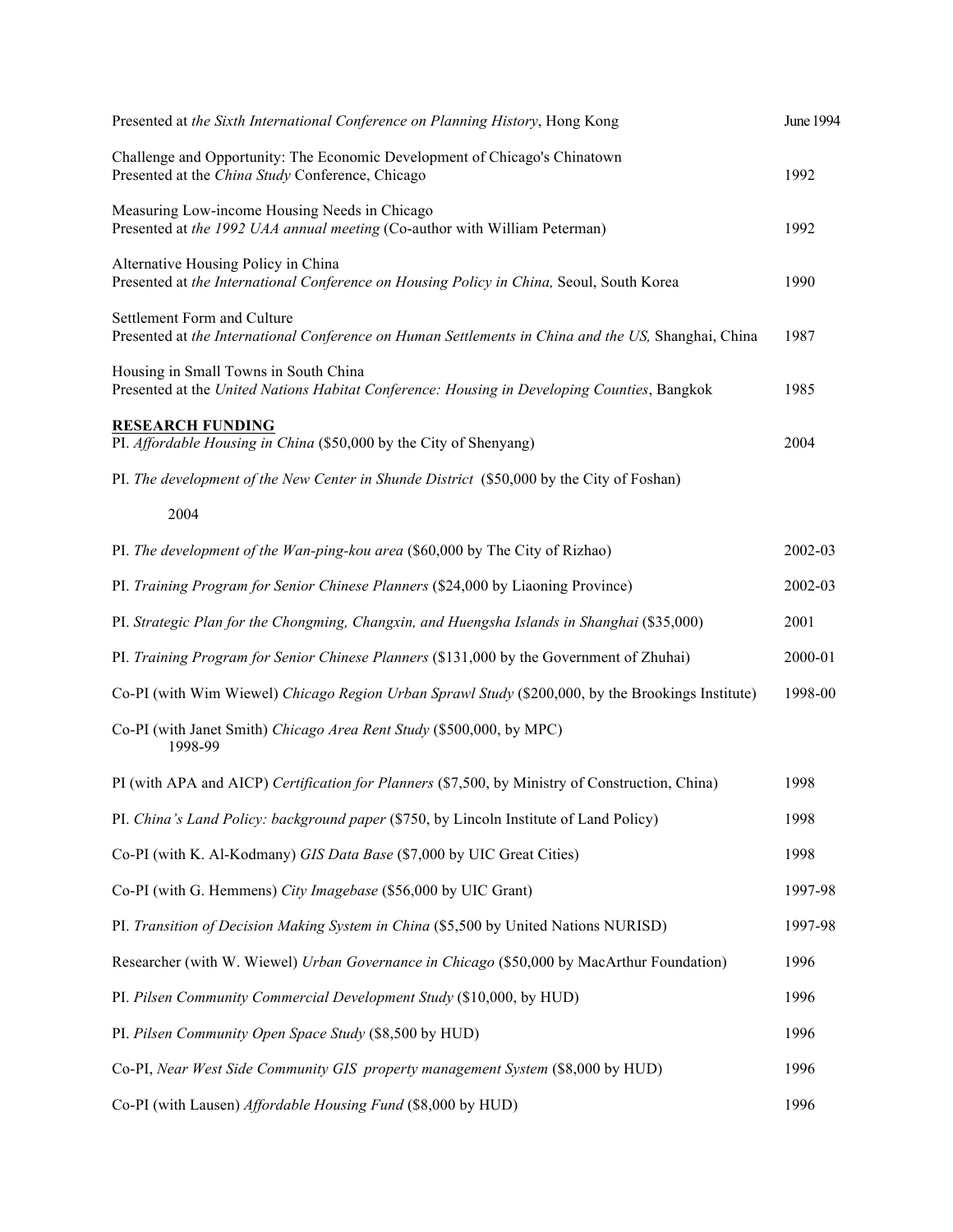| Co-PI (with Renney) Local Governance in Chicago's South Side (\$28,000 by United nations UNRISD) | 1996        |
|--------------------------------------------------------------------------------------------------|-------------|
| PI, Open Space Assessment in Chicago Communities (\$20,000 by the US Forest Service)             | $1993 - 94$ |
| Co-PI (with R.Mier), Maywood Development Plan (\$50,000, by Cook County)                         | 1993        |
| PI. CAD/GIS Application in Landscape Evaluation (\$10,000, by the US Forest Service)             | $1992 - 93$ |
| PI. Chicago's Chinatown Development Study (\$8,000 by Chinatown Chamber of Commerce and UIC)     | 1992        |
| PI. CAD/GIS Application for the Master Plan of Lincoln Park (\$20,000 by Chicago Park District)  | 1991        |

# **AWARDS**

| National planning article competition, First Prize: Socialist Market Economy and Planning Mechanism                          |                       |  |
|------------------------------------------------------------------------------------------------------------------------------|-----------------------|--|
| Jin-Jin Chong Planning Foundation (China Urban Planning Society)                                                             | 1994, Shanghai, China |  |
| National Award: Outstanding Young Scholar (one of 192 scholars from 1978 to 1989)<br>China National High Education Committee | 1989, Beijing, China  |  |
| National Urban Design Competition, Second Prize: <i>Henan Residential Quarter Plan</i><br>China Urban Planning Society       | 1985, Anshan, China   |  |
| Tongji University Research Competition, Third Prize: The Preservation Plan of the Historic Town Pingyao                      |                       |  |
| The Science & Research Committee, Tongji University                                                                          | 1984, Shanghai, China |  |
| National Urban Design Competition, Third Prize: <i>Wangdinti Residential Quarter Plan</i><br>China Architecture Society      | 1982, Tianjing, China |  |

# **PRACTICE WORK IN CHINA**

# **Planning Work**

|  | Planning Work                                                                                                                         |      |  |
|--|---------------------------------------------------------------------------------------------------------------------------------------|------|--|
|  | Juror, international urban design competitions in Shanghai, Beijing, Shenzhen, Nanjing, Guilin and<br>other Chinese cities since 1994 |      |  |
|  |                                                                                                                                       |      |  |
|  | Strategic Plan of the Chongming, Changxin, and Hungsha Islands in Shanghai                                                            |      |  |
|  |                                                                                                                                       | 2001 |  |
|  | Urban Study and Master Plan of Shangyu, China                                                                                         | 1987 |  |
|  | Urban Study and Master Plan of Wuzhou, China                                                                                          | 1986 |  |
|  | Residential Quarter Plan in Altai, China                                                                                              | 1986 |  |
|  | Residential Quarter Plan in Yichun                                                                                                    | 1985 |  |
|  | Landuse Plan of the Recreational Center in Shantou                                                                                    | 1985 |  |
|  | Urban Study and Master Plan of Wuzhen, China                                                                                          | 1985 |  |
|  | Urban Study and Master Plan of Yumen, China                                                                                           | 1984 |  |
|  | Urban Study and Master Plan of Lingxia, China                                                                                         | 1983 |  |
|  | Urban Study and Master Plan of Zhaoqing, China                                                                                        |      |  |
|  | Master Plan of the County of Shangrao, China                                                                                          |      |  |
|  | Urban Study and Master Plan of the City of Shangrao, China                                                                            | 1981 |  |
|  | Urban Study and Master Plan of the Historic Town of                                                                                   |      |  |
|  | Pingyao, China                                                                                                                        | 1981 |  |
|  | Master Plan of Pingjiang District, Suzhou, China                                                                                      | 1980 |  |
|  | Master Plan of the Recreational Center in Qingdao, China                                                                              | 1979 |  |
|  | Landuse Plan of the Beach Area in Beidaihe, China                                                                                     | 1979 |  |
|  |                                                                                                                                       |      |  |